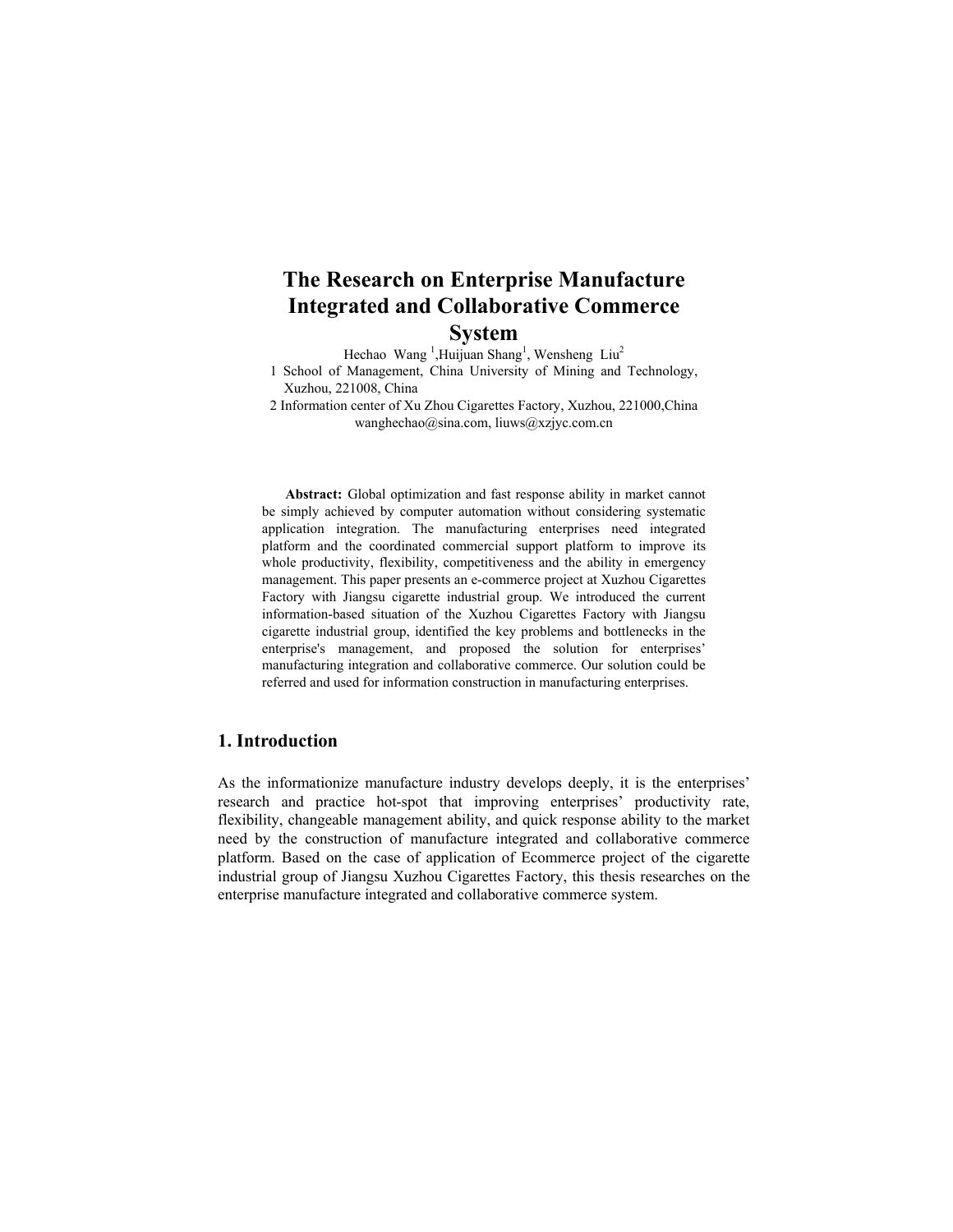# **2.The Current Information Situation About Xuzhou Cigarettes Factory.**

The Xu Zhou Cigarettes Factory built on 1939, which is one of the large-scale Chinese tobacco industry key enterprises. Now it has staff and worker more than 2,000 people, has 550,000 boxes cigarettes production scale and 800,000 boxes cigarettes production ability. It's fixed assets original value amounting to 1,700,000,000 Yuan. It possesses a leaf silk high expansion system silk production line which is first one in our whole country and has international leading level. It also has a scientific and perfect quality control system. It considered being a profession "digitalization tobacco enterprise" experimental build unit and demonstration unit. Xu Zhou Cigarettes Factory has been determined as one after another" the nation-wide tobacco profession key enterprise of 10% of technical reformation", " 36 profession key enterprises " and " profession informative advanced enterprise " , becomes the main force of Chinese tobacco industry.

As an advanced Information construction enterprise in tobacco industry, Xu Zhou Cigarettes Factory has already successively been put into effect ERP system , Office Automation System , country bureau production Information projects such as managerial decision making management system , CRM system , financial affairs system It has been put into effect systems in the field of enterprise manufacture automation making silk production line collection charging system, the flake production line for assembling charging system, electric power air-conditioning control system etc; It has established the overhead warehouse of raw material automation formula , and has assisted in the field of logistics automation to expect that the overhead warehouse and the robot automation distribution system , attachment the overhead warehouse and so on; each system runs fine and has brought the important effect for managing the enterprise manufacture.

Though Information construction in the industry starting is earlier, some Xu Zhou Cigarettes Factory construction information system was build in order to be fit unlike business purpose , these systems' usage platform , program develop language and information transfer standard diversity, causing enterprise inside resource not able to cooperate effectively, some phenomenon, as certain dissipation and running efficiency has not highly brought out , the realization not product a link in enterprise manufacture integration, the business administration does not have an effective information analysis system tier. It doesn't has a effective closed cycle taking form between down-stream enterprise, and has no way to change the data into useful information. The inherent potential of enterprise is not brought into full play, and in certain degree.

# **3.The Urgent Need Of Putting Enterprise Fabrication Integration And Collaborative Commerce System Into Practice For Xuzhou Cigarettes Factory**

Owing the understanding of urgent need industry competes and oneself develop, know urgency and necessity that the project builds!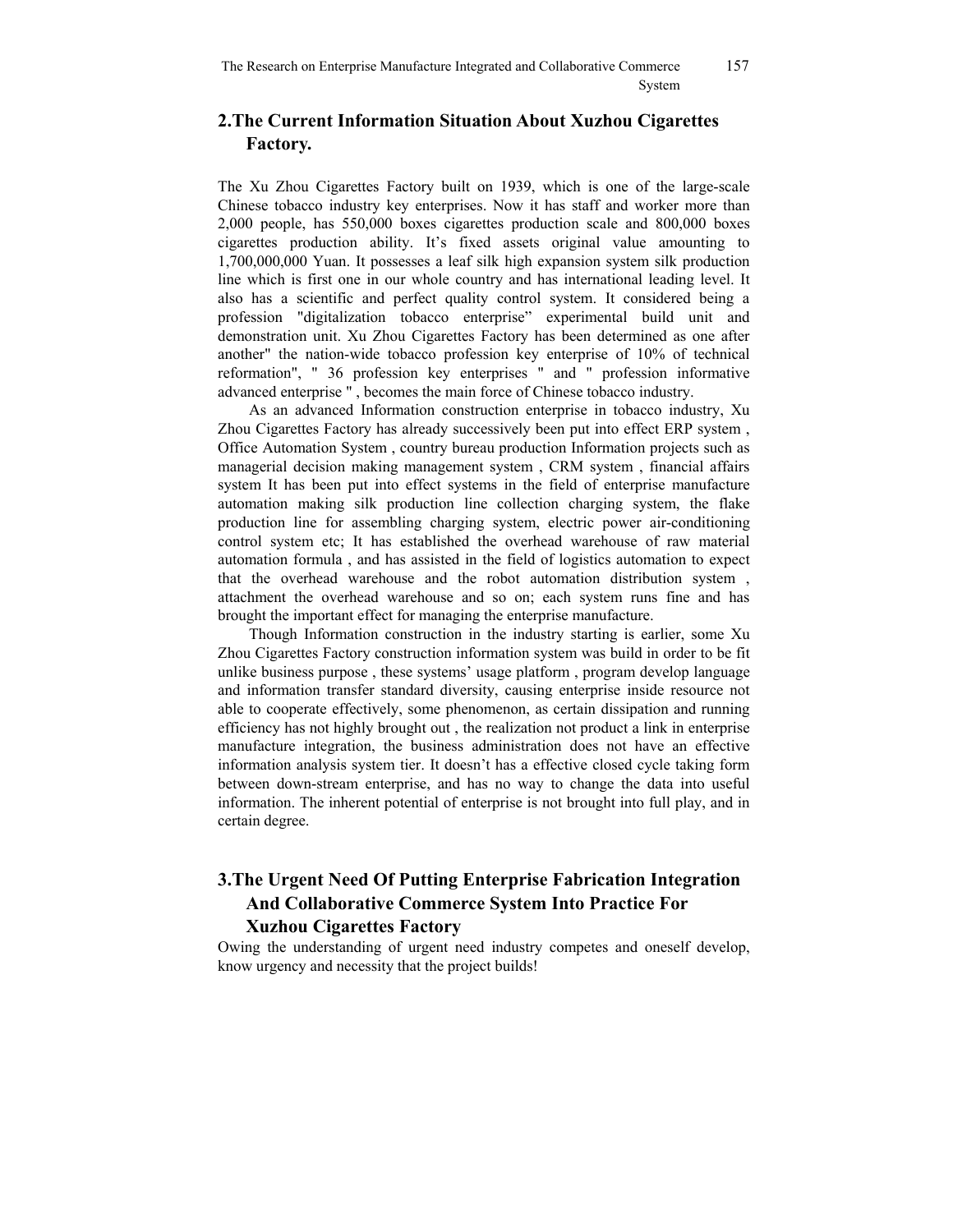˄1˅ Industry competition urgent demand enterprise acceleration construction fabrication integration and Collaborative Commerce system.

Being accompanying prompt tobacco enterprise dilation's is that product quantity straight line rises, the market is control by seller rather then buyer. Some companies have to close for an bad management. At present, the whole national tobacco industry already develops from the amounts dilation to the brand, to quality.

More direct competition depends on of the opening to the outside world that is tobacco produces also already opens to the foreign merchant: Already allow foreign capital tobacco to enter China with joint investment form. At present only the channel not open to the outside, and it difficultly to hold such condition. The cigarette has as fleetness consumer goods, but replacement , this consume manufacture , supply of material , marketing have proposed that very highly demand of characteristic to cigarette to be to need "to depend on amounts , coming to develop markets depending on being satisfied with in time". Except the abundance guarantee supply of material, returning back to the channel smoothness such that swear to be authorized for dispatch of , be delivered goods, retail broad spreading point , in short , to be needing to ensure that the consumer all can buy in any moment , any place. Marketplace competing in altitude is out of stock otherwise, in a single day under the situation, may there is somebody being equivalent to your place right away immediately. But need to reach this one target, Xu Zhou Cigarettes Factory "can't be separated from IT absolutely", need to create integrated coordination business system owing to enterprise more.

˄2˅Puts enterprise fabrication integration and coordination business system into practice is an Information tobacco industry desire for development.

Tobacco Monopoly Administration has suggested three big Information construction targets in 2003,that is system integration , resource integrate , information shares. Then it made three uniting clear further afterwards , has been big industry information system uniting a network , uniting platform , uniting a data base, and concentrating on planning and putting three into practice, Namely: The cigarette produces managerial decision-making management system, Office Automation System, Electronic Commerce system. Xu Zhou Cigarettes Factory should puts enterprise fabrication integration and coordination business system into practice as soon as possible, and preparation the industry produce managerial decision making management system and electron business system carrying out integration.

Support "integrated inside and coordination outside" enterprise creates integration and meets the need of business system accords with the Information desire for development of industry, the energy and industry system realize "system integration, resource integrates, information enjoys ".

Request putting enterprise fabrication integration and coordination business affairs into practice being Xu cigarette informationize planning.

(1) Facing population development strategy administration needs.

Core business of enterprise develops: marketing, R&D, manufacture, logistics need supported with Collaborative Commerce affairs platform.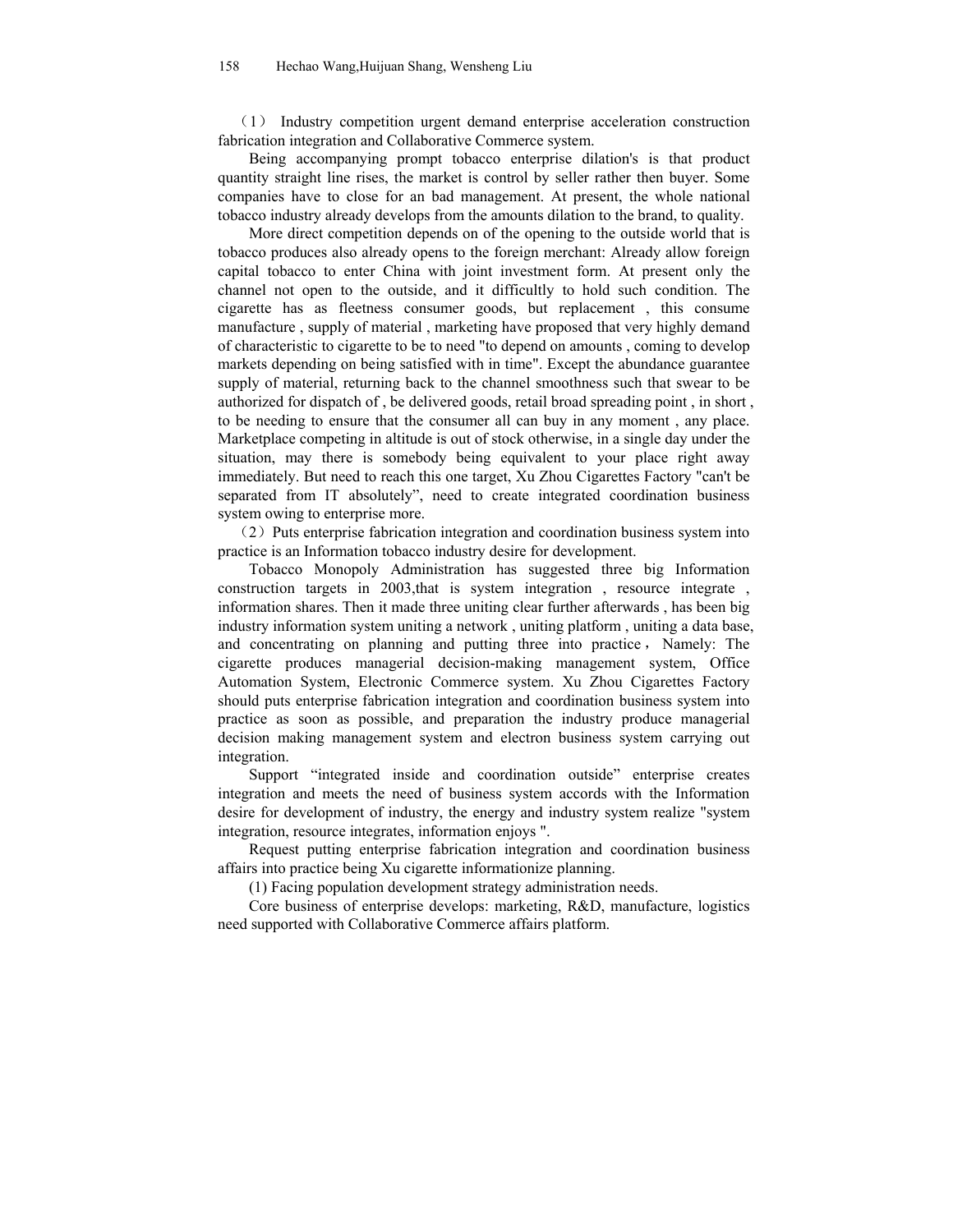#### The Research on Enterprise Manufacture Integrated and Collaborative Commerce System 159



**Figure.1** Support Platform

(2) Facing the needs of information strategy plan-------digitization tobacco.

"Digitization tobacco" idea , whose purpose are links , each technological process with informationize transfixion tobacco industry production management control each , information changes complex and volatile tobacco being not bad the quantization data , passes numerical analysis , development of estate provides the basis making policy to every enterprise even entire. Austerity developing and facing according to enterprise is real; Xu Zhou Cigarettes Factory must realize enterprise digitization, concrete doctrine: Procedure of production digitization, fabrication is equipped with digitization, design digitization, manage digitization.

(3)The manufacture that faces enterprise is integrated into demand.

Xu Zhou Cigarettes Factory's condition at present is:





Enterprise production program system high when go up, cause scene to become dark box;, function of auto machine does not get integration, forming automatic isolate lan inland produce bottleneck.

Producing organization construction and business process repeat, is unhappiness, conducted efficiency is low, need to carry out the business process of the science and organization construction that optimizes to form efficiency;

Now lack effective information communication and integration between each system implemented, it is serious that piece cuts apart, can not manage for that data resource carries out effective integration;

Information collect is not put into effect in the line and detecting equipment mass , the mass process control does not perfect , quality analysis does not prevent an off-test product from flowing into a marketplace on timely , unable secondary headstream;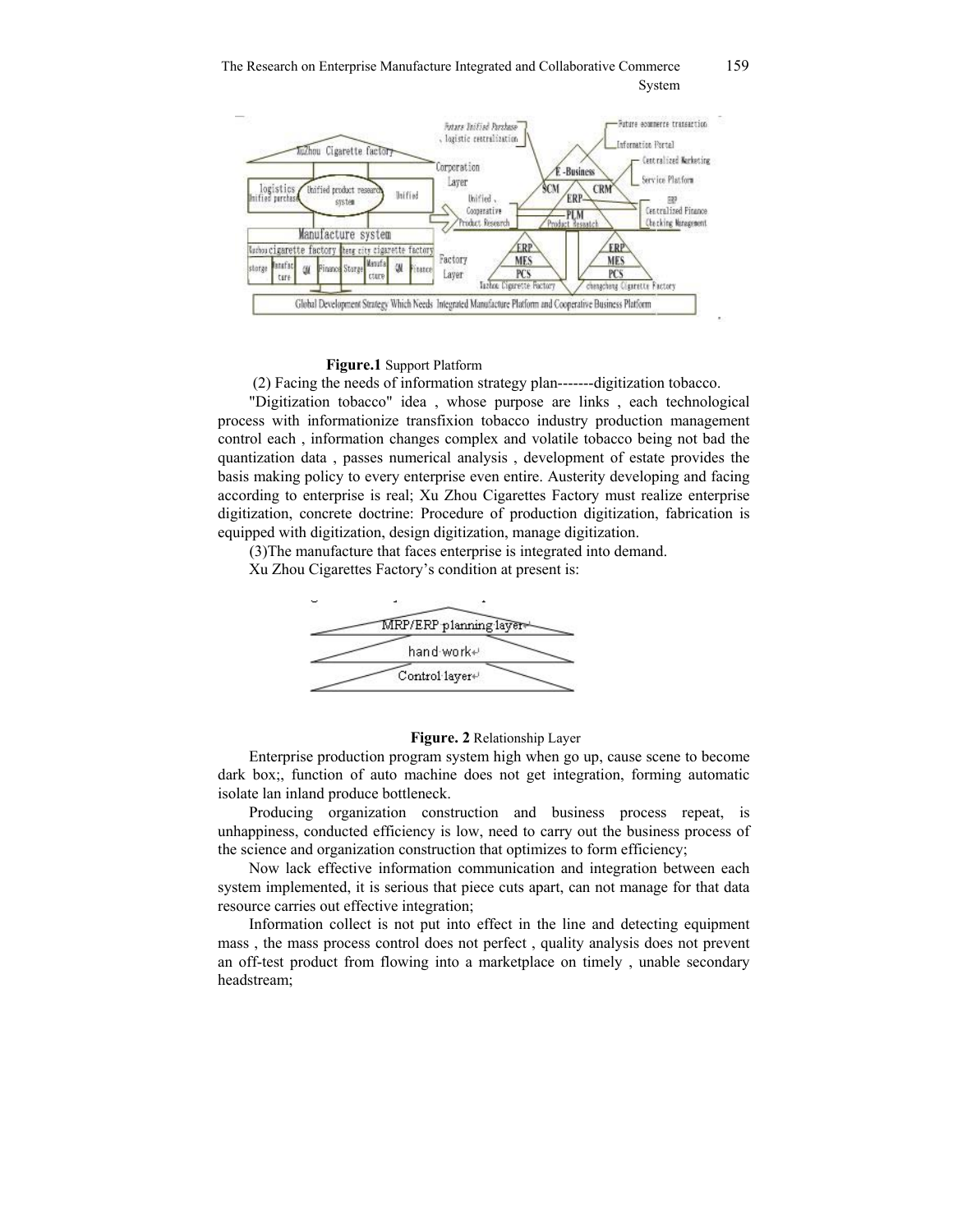Online and detection equipment quality information collection has not been implemented, the process control of quality is un-sound, quality analysis is not prompt, can not prevent from fountainhead that rejected product flows in market;

The process that has not realized major production process is trailed, can not trace back the source that product quality problem produces, can not accomplish the meticulous management in process;

Need to establish enterprise therefore to make integrated system, connect the planned same workshop schoolwork control of upper levels of management system on-the-spot , solve the control layer on-the-spot and the management level of upper levels join , the information that realize production to control layer, the automatic layer of commodity circulation and ERP system share , the science and promptness that realizes the degree layer of middle tone melt , meticulous melt. Accept production actual data feedbacks to ERP system, again instructing the production of the management system of upper levels to give the process of arriving control layer(PCS); About company know the control equipment on-the-spot and the platform of business management, realization data have no seam connection with share.

˄4˅The business that faces market cooperates with demand.

Through manufacture integrated construction, Xu Zhou Cigarettes Factory must control its' inside industrial operation management form bottom $-$  production manages execution  $-$  the systems such as ERP and CRM  $-$  decision-making system to support system to realization the data flow of two-way. It is a good internal data foundation for Collaborative Commerce construction establishes. But found enterprise cooperate with commercial system still need establish E-business systematic commodity circulation management system etc. between the upper-lower enterprise that closely related with enterprise. With raising knowledge shares degree and enterprise innovation ability between close enterprise behaviors, it is so unceasing to raise enterprise competitive ability.

Through the construction of collaborative commerce, Xu Zhou Cigarettes Factory will reduce enterprise cost by further using IT , which can promotes the level of business management and raises the core competitiveness of enterprise .

In a word, manufacture integration and melt in collaborative commerce platform for Xu Zhou Cigarettes Factory is imperatively, is extremely urgent!

As the advanced enterprise of tobacco profession informative construction, Xu Zhou Cigarettes Factory grasps the opportunity that promotes enterprise to develop with IT, implements the project " enterprise manufacture integration and collaborative commerce system" , quests of the development way in such hard competitive environmental develops the collaborative commerce practice experience with valuable accumulation.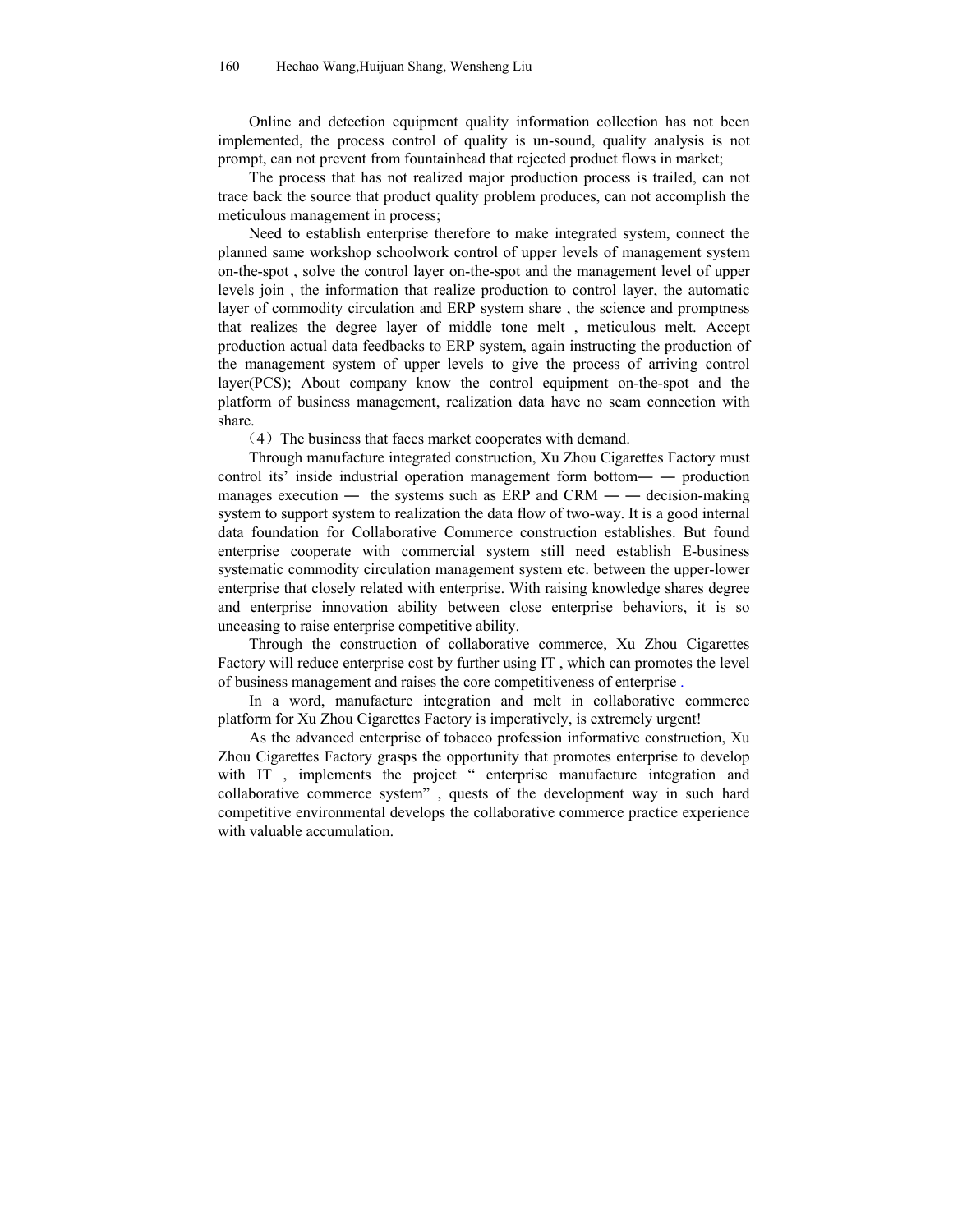# **4.The Construction Of Xuzhou Cigarettes Factory Manufacture Integrated And Collaborative Commerce**

#### **4.1Construction target**

Taking tobacco profession informative application as background, it takes Xu Zhou Cigarettes Factory overall development strategy as guidance , managing system through optimizing process and organization transform and establishing the tobacco supply chain of " integrate product, supply and marketing ";

By establishment support enterprise the integrated E-business platform of "internal integration, external cooperate with ", and supplementing leading decisionmaking support so raises enterprise operation efficiency, it can promote the level of business management strengthens enterprise core competitiveness.

#### **4.2 Project content**

Demand has made clearly, how to satisfy the above demand? Especially according to integration, how to be founded? What system this platform should include as well as what function may realize manufacture basically to integrate with cooperates with business?

According to the analyze about Xu Zhou Cigarettes Factory enterprise manufacture integration with collaborative commerce system comprehensive build table , the major content that determines this project construction is with establishment " internal integration , external cooperate with " integration melts , Ebusiness platform is key, include some following aspects specifically:

Firstly , manufacture integration platform: Build demand around enterprise key business application system, integrate when carrying out the systematic product life management system , manufacture execute system ,supply chain management system on ERP systematic foundation to realize the application of enterprise key business; Revolve around enterprise decision-making support system is shared and integrated for efficiency into the data demand of optimization, establishment enterprise data center, realization enterprise data integration, establish enterprise decision support system on this foundation.

Secondly, integrate in collaborative commerce platform: On the platform of completing enterprise internal manufacture integration, informative application expands outward to enterprise supplier and customer layer , realizes the electron between " supplier - Xu Zhou Cigarettes Factory - tobacco company " to melt trade, promote enterprise external business to cooperate with.

Thirdly, network sustain and apply safety: Integrate and cooperate with the efficient safe operation of commercial system for that effective support enterprise makes , need to reform for that original network carries out upgrade , and establish reliable network, application and the further raisings such as information safe system enterprise garden district net and the communication quality with profession net and internet, ensure that systematic success runs.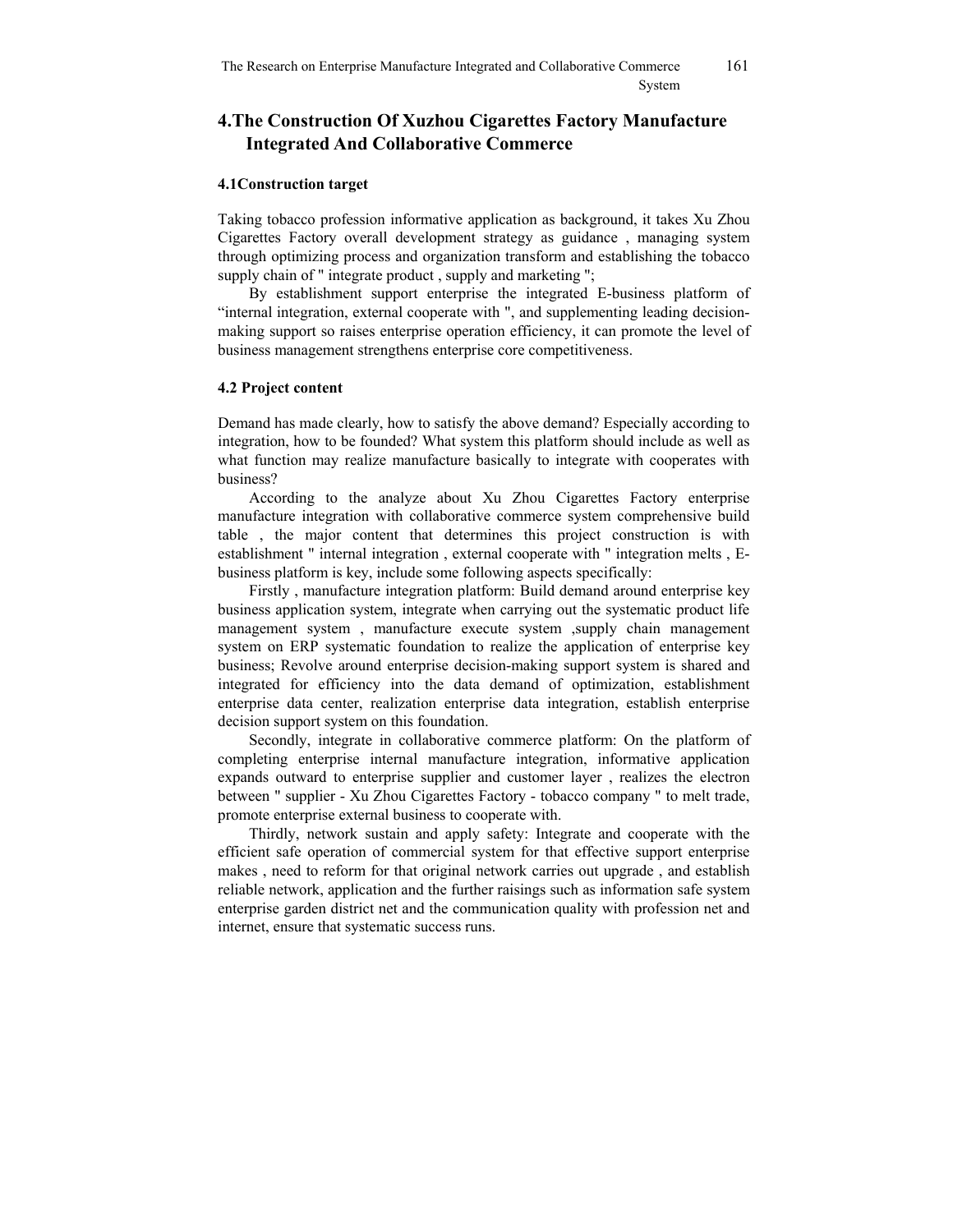#### **4. 3 Construction scheme**

Xuzhou Cigarette Factory manufacture integration with collaborative commerce system is under the guidance of the enterprise informative frame of overall planning ( as Fig.3 shows ), and on based the analyze foundation for enterprise present informative present situation put forward. From this program frame, we may find out that the informative support system of Xuzhou cigarette factory overall program may divide into 4 levels. It ensures Xuzhou Cigarettes Factory realizes business process innovation with two parts, and melts in coordination the technical guarantee of Ebusiness.

4 levels: Since outside, it is divide into internal network layer, data layer, application systematic layer and decision-making layer from the most basic internal network layer to the application level of E-business, above of those 4 levels, it is the specific application of E-business;

Two parts: Overall manufacture integration consists of enterprise internal and external resource and the integration of internal resource are integrated. Internal resource integration part is the information on the integrated foundation of enterprise key business application system to share, integration, the integration part of internal and external department resource is in internal resource integration, on the application system as well as portals , electronic business platform foundation that joins enterprise two ends specify melt in coordination E-business application.

Network layer: network layer is the basic platform that enterprise internal information resource to share, and the essential condition of IT application system. It is a key point for realizing enterprise melts in coordination the of E-business. Xuzhou Cigarette Factory has established relatively perfect network environment, and established good foundation to implement this project.

Data layer: Data layer covers the demand for service of cigarette industrial enterprise for entire application systematic and enterprise decision-making service. In this project, will found cigarette enterprise data platform, establish enterprise data center, and establish foundation for future enterprise development.

Apply layer: Application systematic construction will combine goal process, carries out unified construction on unified program foundation. This project take the enterprise resource planned management system that had been completed (ERP) and customer relation manage (CRM) as foundation, the further construct management system of supply chain management (SCM) and manufacture execute system (MES) and product life management system (PLM) and decision-making support system and the E-business platform that melts in coordination wait for that core has systematic application.

Decision-making layer: Xuzhou cigarette factory decision supporting support platform (DSS) takes the data center of establishment as core, data warehouse (Data Warehouse) technology as basic, with OLAP and Data Mining tool carries out the supplementary leading decision-making support of enforcement for means system.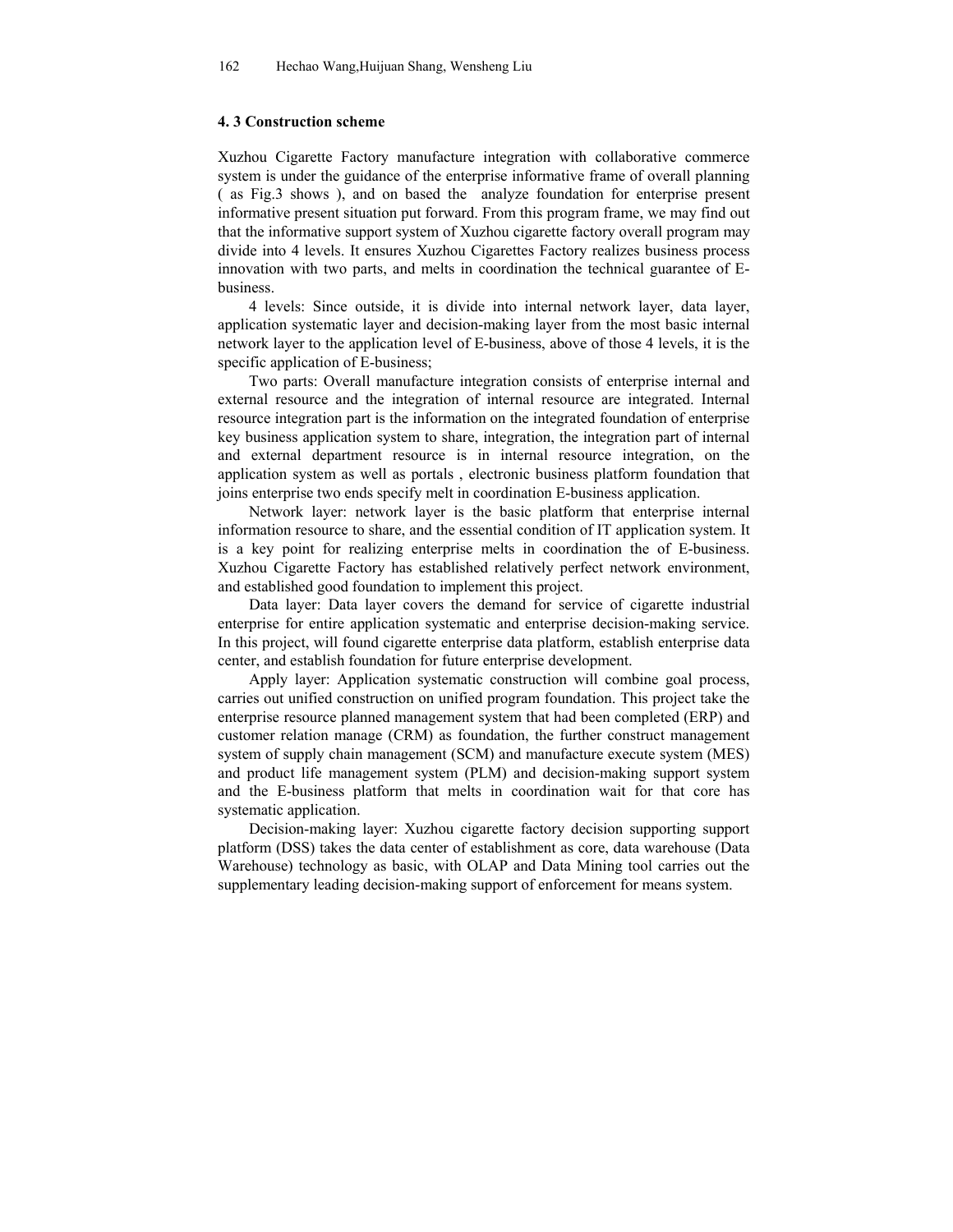### **5. Application System Construction**

### **5.1Manufacture execute system**

#### (1) Software structural design.

It is the various advantages that combine domestic and international production to manage software to develop the overall objective of this system, foster strengths and circumvent weaknesses, make system reach really practical degree under existing network soft hardware condition. Production manages software the Dot Net and COM/DCOM/COM+ that has Microsoft frequently with application configuration, CORBA of object management organization (OMG) and solar tiny system company (SUN Microsystems Inc) J2EE. Since the structural model of Microsoft is more mature, this systematic overall structure may be considered with the structural model of Windows DNA or Dot Net adopts the software structure of B/S or fake B/S for foundation. Following Fig.4 shows:



**Figure**.3 Overall Information Technology Planning Framework

Specific, realize the data communication of long-distance customer and application server as well as WWW server using the agreements such as Http and TCP/IP. WWW server communicates through COM assembly /Web Service and the COM assembly agreement of /Web Service of Microsoft. It can makes user monitor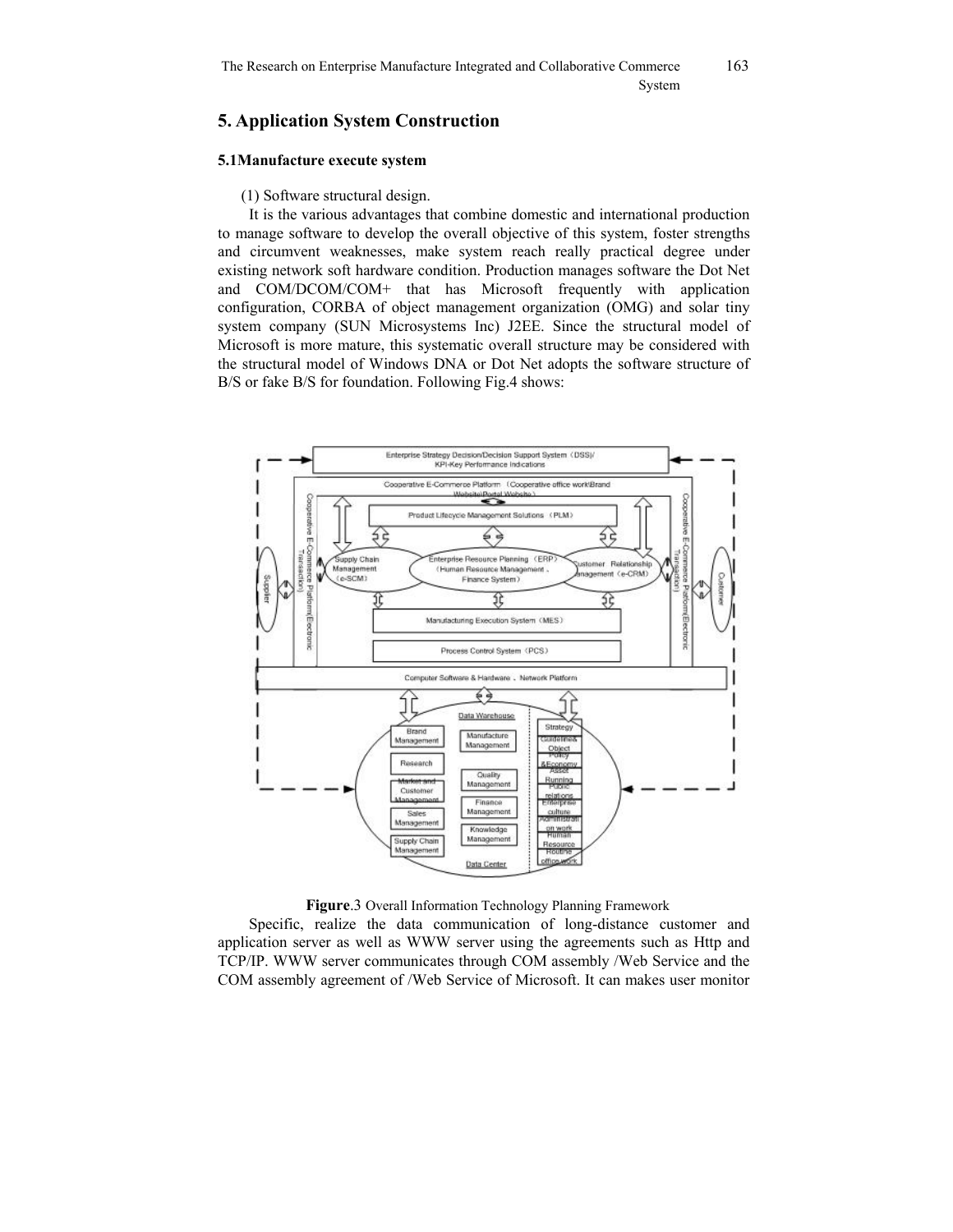the development processing and long-distance visit on-the-spot in customer end using standard webpage browser real time to control the data on-the-spot, in order to make the purpose of reaching telemonitoring and monitoring come true. The system designed according to the above goal, this system consist of operating the WWW server in local server , the server of Web Service , relation database, and of operating on data server ,such as data collection server and database of real time, of operating on customer end browser, as well as the data collection software composition on-thespot of real time.

(2) Systematic function design

This system refers to MES (manufacture execute system) model, systematic overall function configuration shows as Fig.5. The core of the system is production distribute management, realizing the real time management of the workers, equipments and stock, monitoring production process and offering analyze function about production to system.

#### **Production disposition**

The product brand and stock catalog may get from the basic data management system of ERP system; Product constructer technology route may obtain from ERP systematic technology management subsystem; ERP systematic equipment management system included the basic dates such as equipment situation and equipment relationship.





Resource management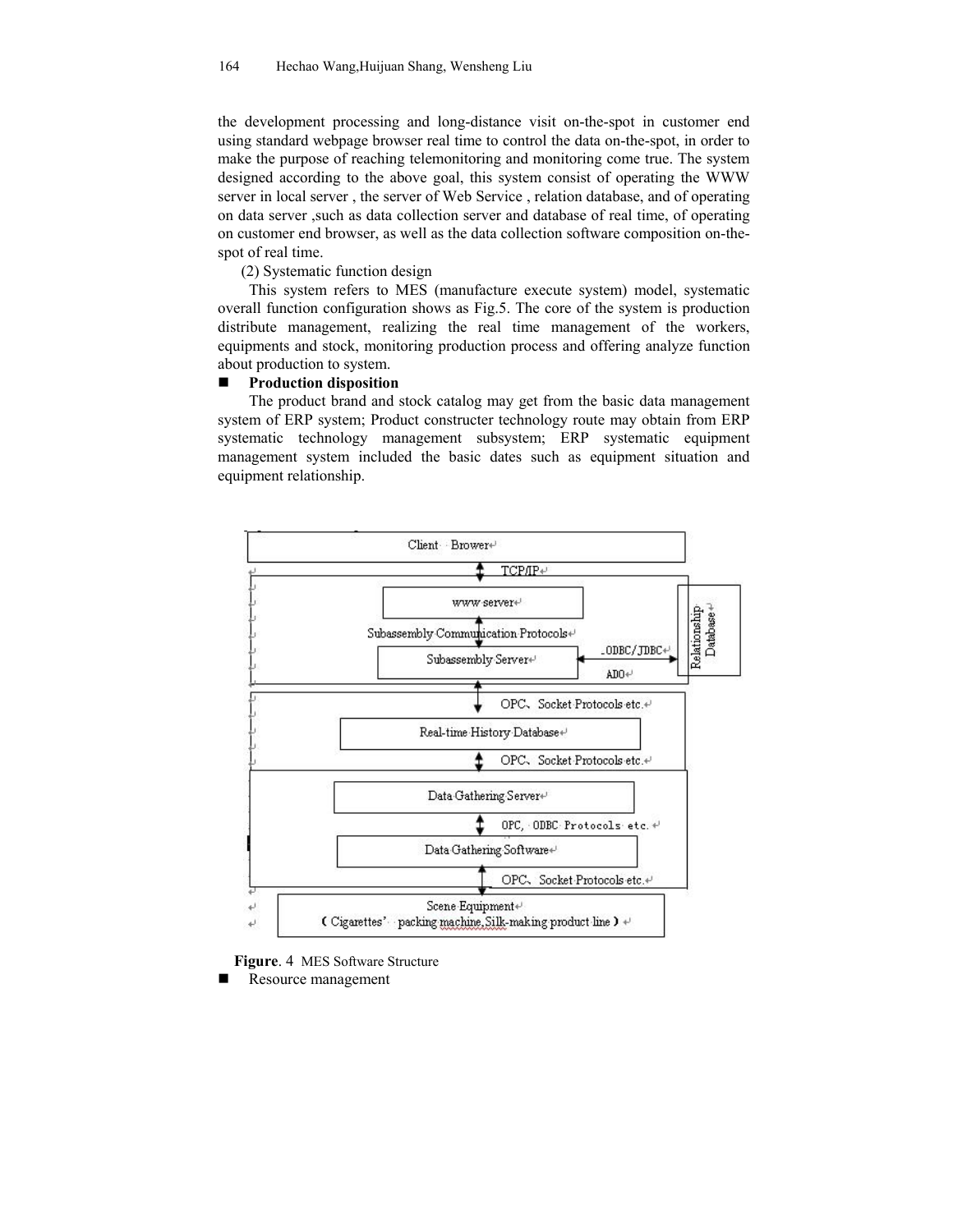This modular manages person and thing (raw material, supplement material and spare parts ) , the productions such as equipment resource, which in order to guarantee production going on normally.

(1) staff manage

Offer staffs' state data information, including staffs' basic information and turn out for work, and the information such as business ability, the work of guiding various post people according to the change of people qualifications, working pattern and demand for service, in order to develops employee biggest subjective activity. Suggest realize the human resource management system in ERP, realize the integration and share the functions of human resource of ERP and MES on this foundation.

(2) Equipment management

Equipment management offers equipment basic data information as well as equipment working ability information, offer real time and the accuracy of basis and emphatic planned dispatching for planned dispatching.

System carries out flexible statistical analysis inquiry for the information such as the equipment operation state, fault, repair and task of real time in the aid of in various charts. At the same time, system realizes equipment information analysis in deeper level in the aid of in SPC statistical analysis control picture.



Figure. 5 MES Function Structure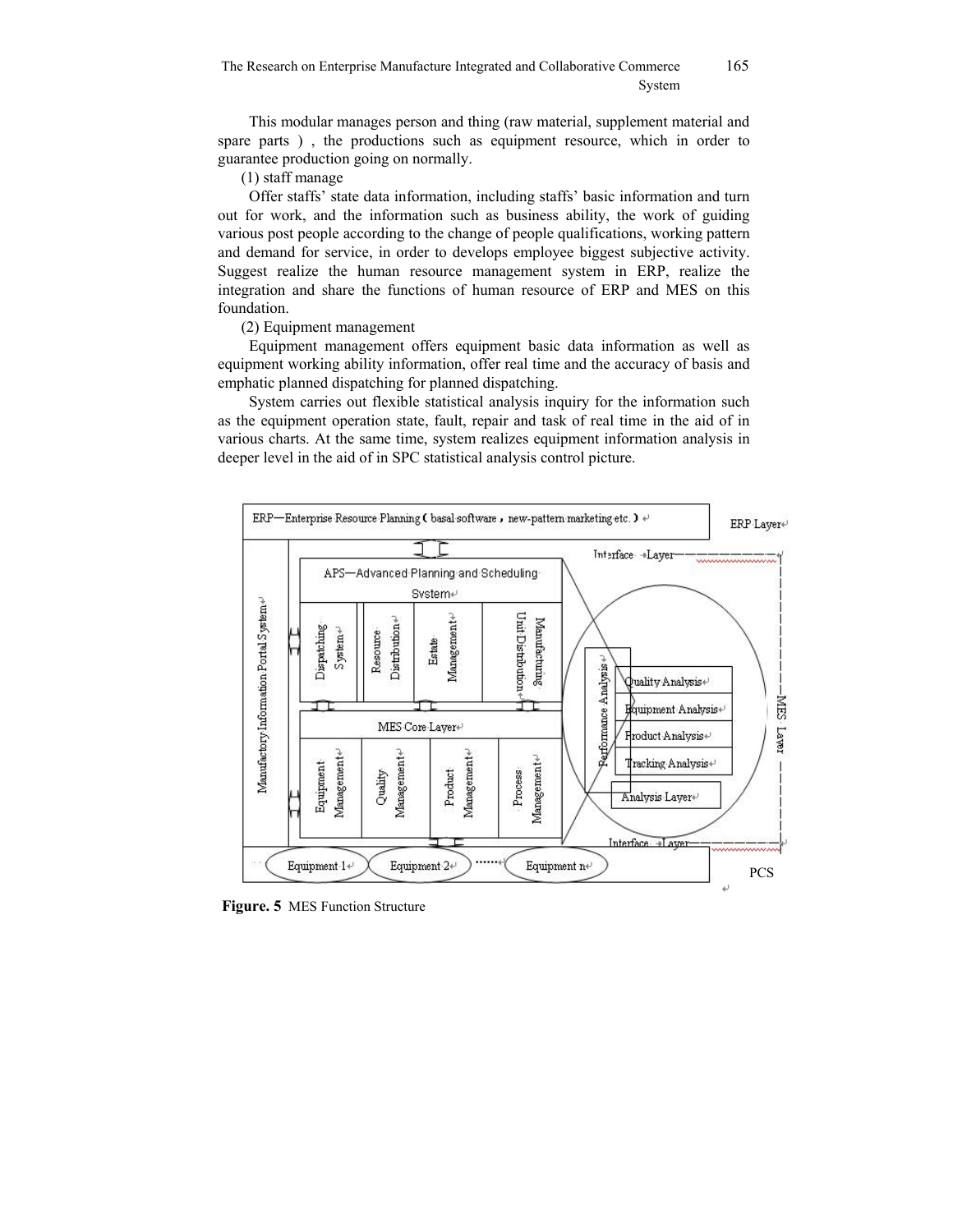#### **Production management**

This modular is the key modular of this system, divides into some following son modules:

(1) Production plan queues and is given:

Through the terminal on-the-spot, communicate production in time to workers of field work schoolwork plan and production schoolwork work sheet ( the list of production processing, the list of working central work sheet), the information such as schoolwork procedure and schoolwork quality standard.

■ Commodity circulation is managed

According to the detailed production plan, systematic automatic generation raw material and supplement material collar material application. They are delivered to ERP systematic tobacco management system and supplement material management system; Guide the production of the stocks such as stem silk and slice silk, guide expansion silk manage. In that way, the system can raise accuracy and the efficiency of commodity circulation, as well as production efficiency.

■ Task execution track

By metering the condition of production plan going on Real time land, it is easy for produce management department to adjust production in time. It can trail to produce unit, workshop and the production planned executions such as factory level.

Statistical inquiry and analysis

The way that offers various form and graph to melt wraps the product of line for making silk thread and roll to carry out inquiry statistics and analysis. Through the data collection systematic or handwork record on-the-spot of real time enter way, to each related production the production that people offer workshop has information real time, as well as workshop production has information record ( include producing to plan record information, workshop schoolwork record information and machine schoolwork record information ) inquiry interface. Inquiry rank includes workshop level, production unit level and equipment level.

Quality management

After analyzing and appraising the production process for workshop, it can reflects selected production process information to operation and administrator in different levels management units (workshop, unit and machine) ,such as product quality, equipment efficiency, stock consumption, equipment load ability and comprehensive capability index.

#### **Production process and production trace back**

However it can not embody the character of MES system completely and the production management function only through tracing back to the process of making silk and roll bale, or getting the production management information such as output, brand and batch. At the same time, it can not carry out further use the MES system if we don't analysis trail information for these production processes completely.

### ■ **Data collection**

Through the data system of the packing shop, it finishes the data receiving of the connecting machine, the output of the packer, the auxiliary materials consuming, and the equipment operation conditions, it offers basic data information, which will be calculated in the online production cost system in the future, and also is the basis that examines the workshop to ERP system..